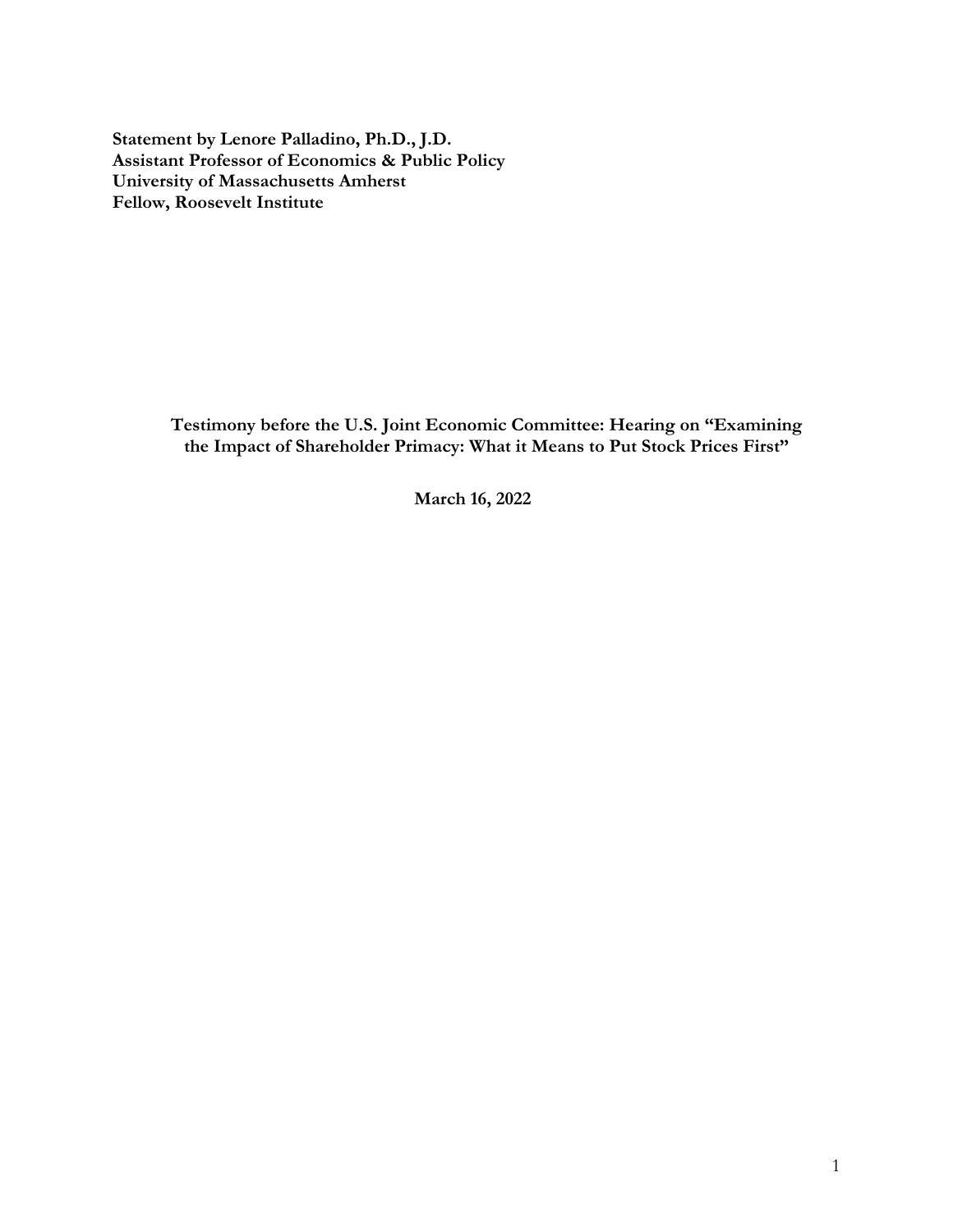Chairman Beyer, Ranking Member Lee, Members of the Joint Economic Committee, thank you so much for the invitation. I am honored to be here today.

My name is Lenore Palladino, and I am an Assistant Professor of Economics and Public Policy at the University of Massachusetts Amherst. My research focuses on large corporations and their critical role in generating innovation, as well as how public policy can enable sustainable prosperity.

I see shareholder primacy as a flawed theory of the corporation because it makes incorrect assumptions about the role of both shareholders and other corporate stakeholders in the process of production. The arguments from scholars of law and economics that shareholders are 'residual claimants' and thus the only group who should have power in corporate governance is silent on how companies actually produce better-quality products over time (i.e., how they make use of their inputs to produce better outputs). The theory of shareholder primacy misunderstands the role of shareholders trading on secondary markets and assumes that employees and other stakeholders take less risk than such shareholders, even though most of us have only one job, and if we're lucky enough to hold corporate equity, we hold it in completely diversified portfolios—our risk comes from the stressors the entire economy faces, not just one company. My work is rooted in the economics of innovation as developed by economists like Schumpeter and Chandler, and today, William Lazonick.

In practice, the orientation towards ever-increasing share prices by corporate and financial leaders has created constant pressures to pay shareholders or face activist shareholder wrath<sup>1</sup>. The gains from spending corporate funds on financial practices like stock buybacks disproportionately benefit white, wealthy American households, because these are the households who hold the vast majority of corporate securities. <sup>2</sup> Federal Reserve data tells us that only half of U.S. households hold any

<sup>1</sup> My message is summed up by this quote from former Chief Justice from the State of Delaware, Justice Leo Strine: "Corporations have created financial returns for shareholders, but largely at the expense of other constituencies like workers. The imbalances in our current system have also left it brittle and less capable of avoiding or responding to crisis." Kovvali A., Strine, L. (2022) "The Win-Win That Wasn't." Harvard Law School Discussion Paper 2022-1. <sup>2</sup> The Federal Reserve's Survey of Consumer Finances tells us that only half of U.S. households hold any stock at all, directly or indirectly<sup>2</sup>. For corporate equity and mutual funds, the top 1 percent of households by wealth holds 53.8 percent of stock and the next nine percent hold thirty five percent; what this means is that the other 90 percent of households hold 11 percent. Pension entitlements, which include corporate equity and other financial assets, are less concentrated, but the bottom fifty percent of households by wealth still holds just three percent. Black households hold 1 percent of non-retirement corporate equity, while Latino households hold half a percent; in terms of pension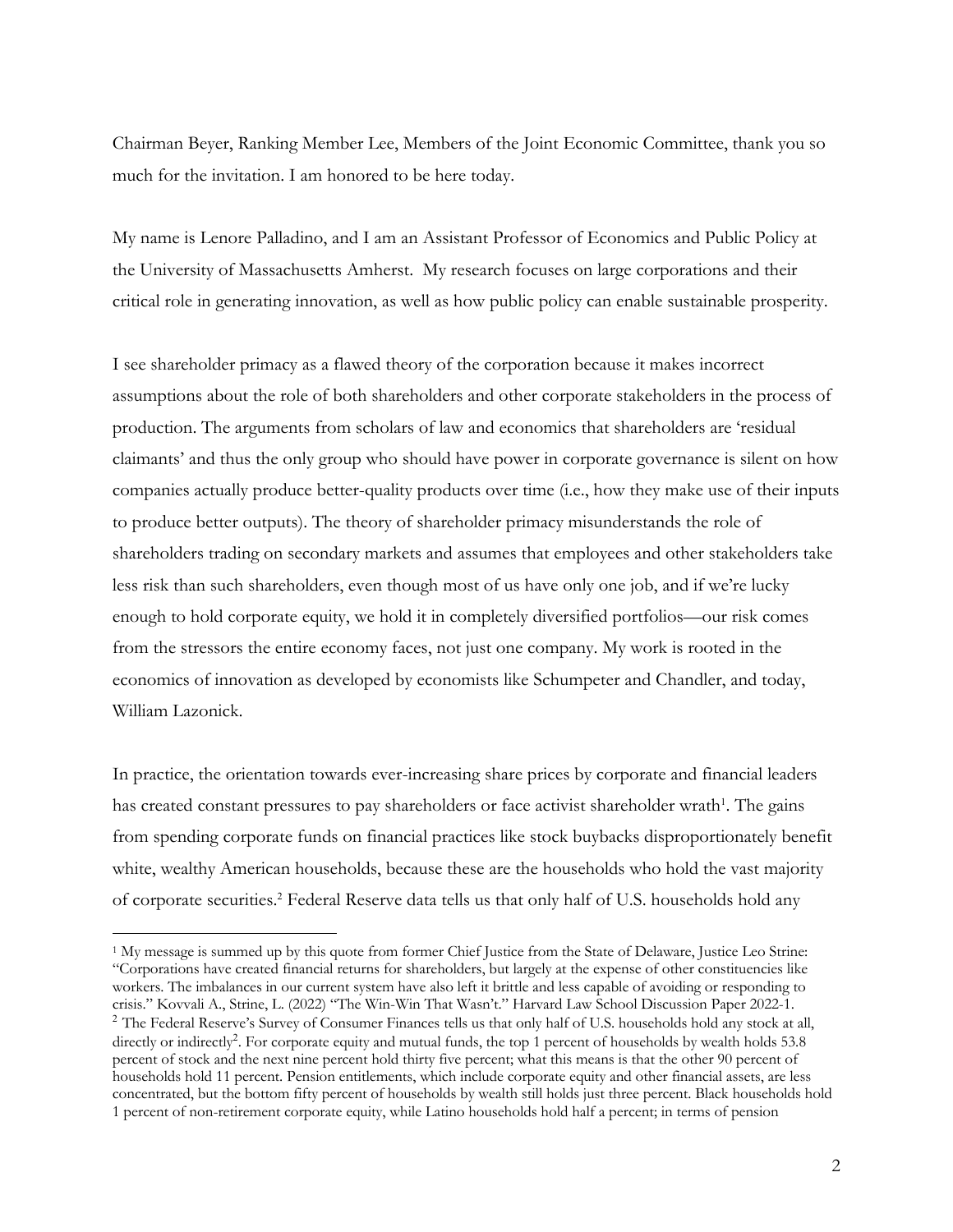stock at all. Meanwhile, there are countless examples where the focus on spending corporate funds on shareholders has left companies ill-equipped to face shocks and been used as a justification for holding down labor costs.

Policymakers have a critical opportunity to strengthen American innovation and resilience as we emerge from the pandemic. The economic and geopolitical challenges that face us are not going to stop. That is why it is time to strengthen our commitment to American productivity by reorienting our public policy away from enabling a single-minded focus on share prices and towards enabling innovation.

My testimony today focuses on three key points:

- 1. First, defining the key components of economic innovation and resilience in the  $21<sup>st</sup>$  century;
- 2. Then, where corporations and finance have gotten off track what the harms have been of the prioritization of shareholder primacy and "putting stock prices first;"
- 3. Finally, what the opportunities are today to rewrite the rules to orient our economy towards innovation and shared prosperity.

## 1. What Drives Innovation

What are the requirements for innovation, sustainability, and good jobs in America? Only by understanding what enables innovation and resilient economies will we have a clear framework for understanding the challenges of shareholder primacy. Corporations are the hot-blooded engines of *production*: it is inside corporations that the decisions are made about what gets produced, by whom, and how firms collaborate and compete to innovate and market.

We know from the history of successful companies that innovation comes about from long-term risk-taking by businesses, enabled by collective and cumulative learning<sup>3</sup> . It requires complex

entitlements, Black households hold ten percent while Latino households hold 3.5 percent, disproportionately less than their share of the population<sup>2</sup>.

<sup>3</sup> Lazonick, W. (2017) Innovative Enterprise Solves the Agency Problem: The Theory of the Firm, Financial Flows, and Economic Performance.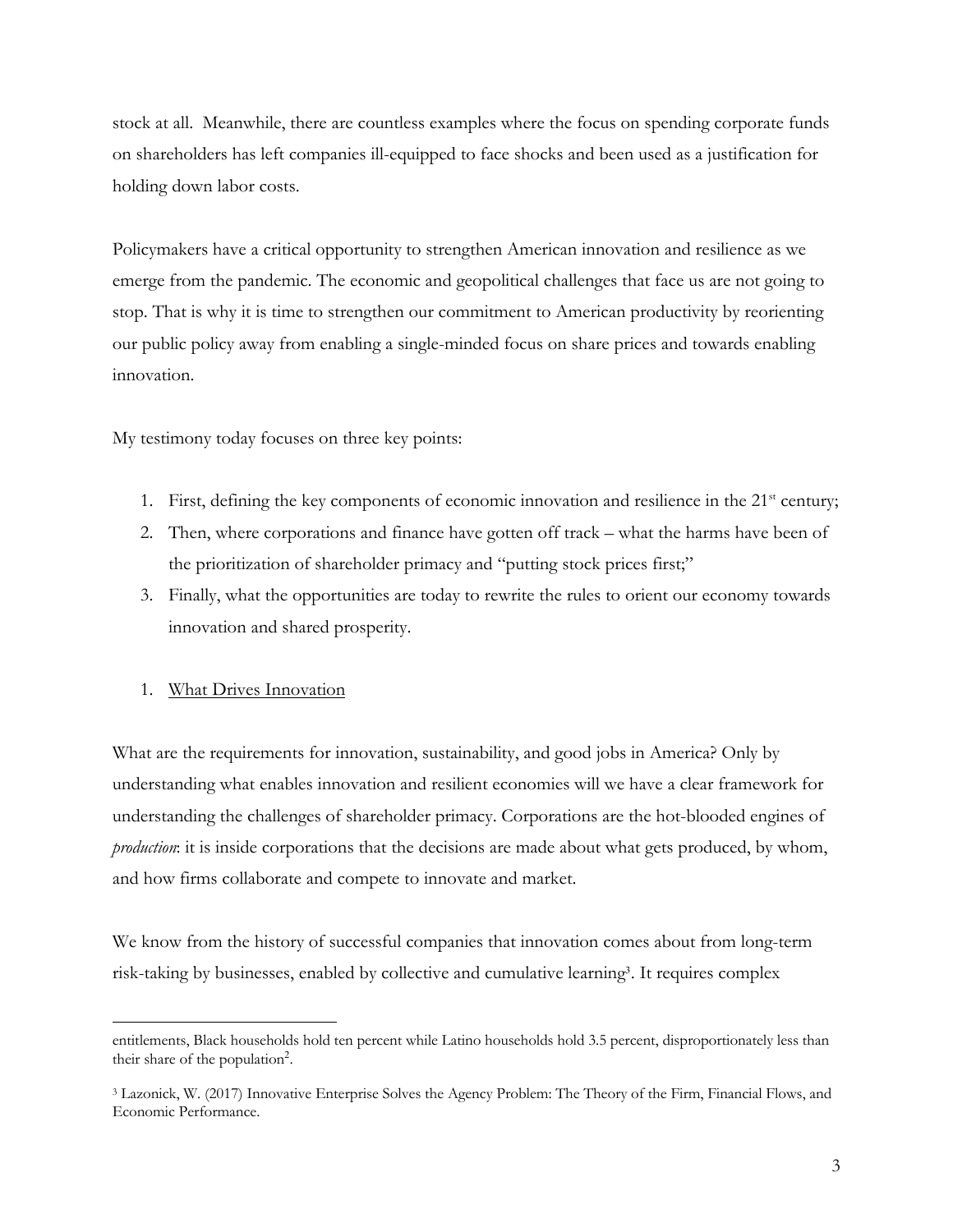organization, investment and retention of the workforce, and long-term financial commitments. The theory of the corporation as an innovative enterprise—engaged in productive innovation by producing higher-quality goods and services for lower unit costs—explains what makes corporations successful producers. In the formal language of economics, innovative corporations seek to reduce both fixed and variable costs of production, and do not take fixed costs as a given. Both fixed and variable inputs-or "resources"-- are not just lying around waiting to be used: the alchemy of innovation is in trying new ways to utilize such resources, even though some new methods will succeed while some will fail. In other words, innovation depends on both resource development and utilization, neither of which can be accomplished a single time and never again<sup>4</sup>.

Innovation requires a committed workforce that is engaged in improving the production process over time. Its financial base has been retained earnings leveraged by debt (and, in some sectors, a base of public investment): while corporate equity issuances bring financial resources into the firm when firms go public, subsequent trading of equity does not directly support innovation.

Theories of innovation should guide economic policymaking. However, over the last forty years, instead the theory and practice of shareholder primacy has come to dominate the American business landscape. Shareholder primacy is a flawed theory of corporate purpose and corporate governance, as it posits that shareholders take a certain kind of risk while no other corporate stakeholders do- including the workforce, customers, suppliers, and the taxpaying public—and that putting the power of corporate governance in the hands of shareholders will best maximize social welfare. I have written at length about the flaws of shareholder primacy as a theory in addition to in practice<sup>5</sup>. Let me make a few points in that regard; first, I will offer a quote from Judge Leo Strine Jr., commenting on the concept that shareholder primacy will benefit social welfare:

"The argued 'win-win' has been a win for one constituency—stockholders-- and at best another — top management — to the detriment of those most responsible for corporate success: the workers." (Kovvali and Strine 2022, p. 5).

<sup>4</sup> O'Sullivan, M. (2000) The innovative enterprise and corporate governance. *Cambridge Journal of Economics*, **24**, 393-416. *See also* Penrose, E. (1959) *The Theory of the Growth of the Firm*. Wiley, New York.

<sup>5</sup> Palladino, L. (2020) Financialization at work: Shareholder primacy and stagnant wages in the United States. *Competition & Change*: 25(3-4), 382-400. *See also* Kassoy, A. et al. (2020) From Shareholder Primacy to Stakeholder Capitalism; Lazonick, W. & O'Sullivan, M. (2000) Maximizing shareholder value: a new ideology for corporate governance. *Economy and Society*, **29**, 13-35.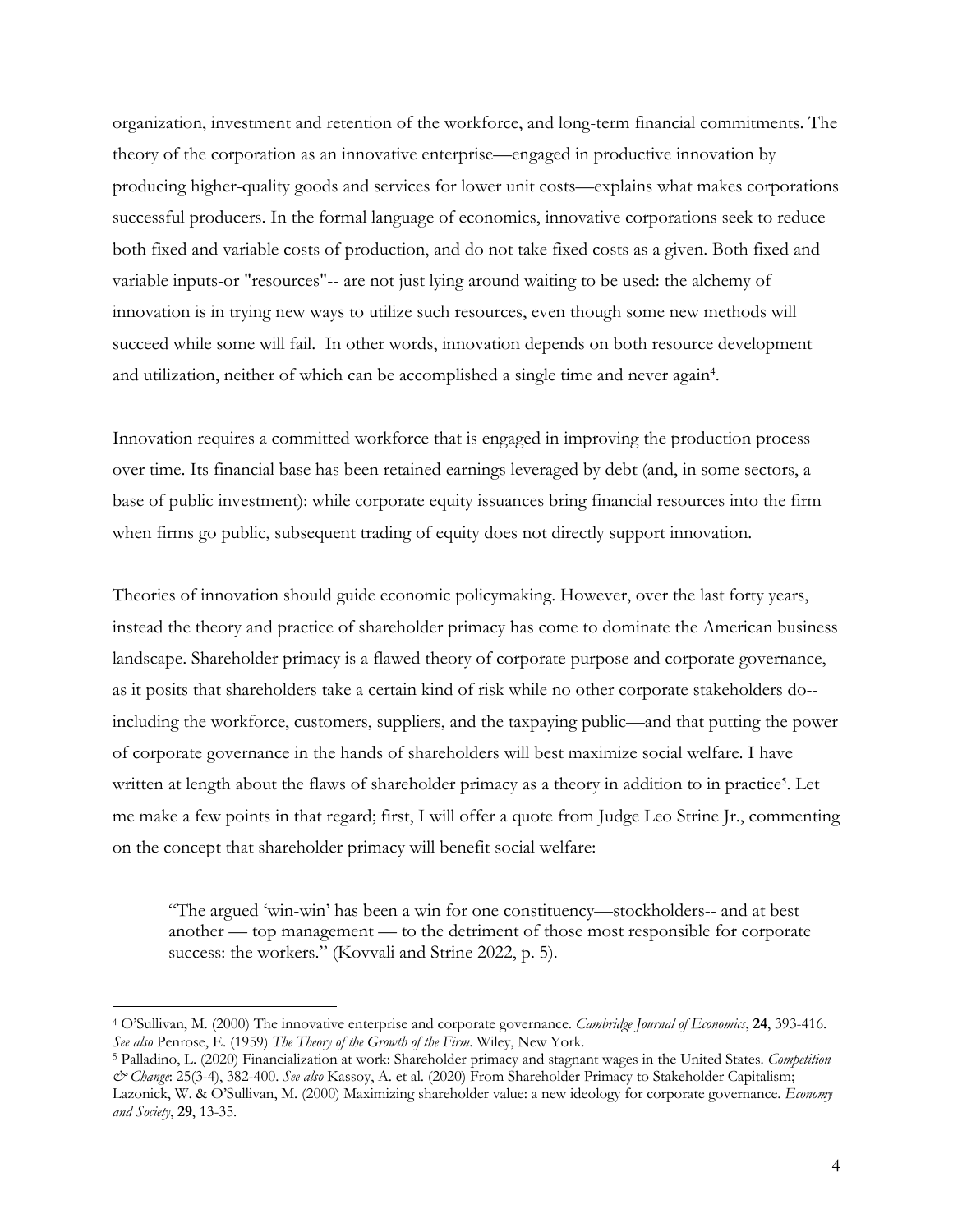Shareholder primacy is usually framed as necessary  $-$  i.e., shareholders must have authority in corporate decision-making, and see their share prices rising, in order for the companies that produce our goods and services to have the financing available that they need to innovate. Yet it is the hard work of employees, customer needs and interests, and public infrastructure that determine today whether businesses succeed. This theory misunderstands the role of shareholders of publicly traded corporations who are *traders –* meaning that when I purchase financial assets to save for retirement, the funds that I spend do not go to the operating companies whose stock is now in my portfolio the money I spend goes to the entity that sells me the shares.

The argument that shareholders should supervise corporate decisions because they take more risks and therefore care more about the actual decisions of a given company than other corporate stakeholders is especially flawed in the 2020s, as most households today hold fully diversified portfolios, meaning that we do not even know what individual stocks we hold. Put simply, there is no reason for second-by-second stock price fluctuations to be more important to corporate leaders than long-term innovation and resilience in production and supply chains, along with the well-being of the workforce required to produce.

What we need fundamentally is a full-scale reorientation towards innovation, which I know this committee and the Biden-Harris Administration has prioritized. We have seen leading organizations like the Business Roundtable call for a reorientation away from a sole focus on financial metrics, and some companies, such as Intel, start to move in that direction. We've also seen some Republicans understand the need for this reorientation<sup>6</sup>. Yet financial sector pressure for short-term returns will continue unless structural reforms are made.

## 2. How Corporations & Finance Have Gotten off Track

Shareholder primacy and the relentless focus on short-term share price increases by "activist" investors has changed the priorities within American businesses. Let me give some examples.

<sup>6</sup> Rubio, M. (2019) *American Investment in the 21st Century*. Office of Senator Marco Rubio.

https://www.rubio.senate.gov/public/\\_cache/files/9f25139a-6039-465a-9cf1-

feb5567aebb7/4526E9620A9A7DB74267ABEA5881022F.5.15.2019.-final-project-report-american-investment.pdf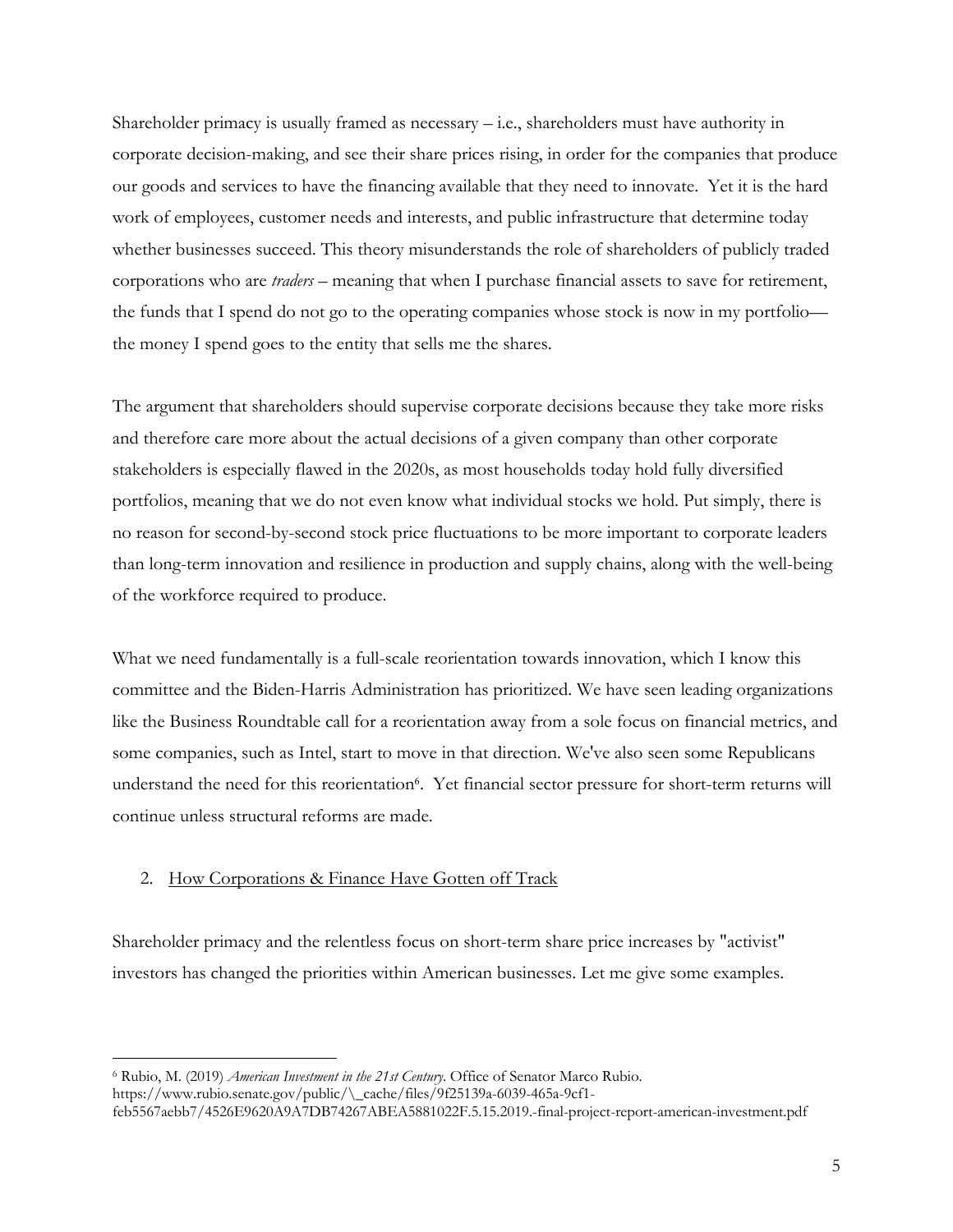My research has focused on open-market share repurchases, or "stock buybacks"<sup>7</sup> . U.S. corporations spent \$6.3 trillion on stock buybacks in the decade from 2010-2019 and are on track for record spending in 2022<sup>8</sup>. Stock buybacks harm the economy broadly because they benefit mainly the share-sellers, not those households holding stock for long-term lifecycle needs, and they have the potential to manipulate stock prices while benefitting corporate insiders because of the way they are currently regulated<sup>9</sup>.

It is the single-minded commitment to raising share prices that have driven the explosion of stock buybacks. Buybacks raise price *mechanically* by raising the value of the shares that remain outstanding and the all-important Earnings-Per-Share metric<sup>10</sup>. They are announced by corporate leaders as an explicit mechanism to raise share prices and satisfy share-sellers who are anxious for gain. Because they are such a high percentage of corporate net income, they have an *opportunity cost*-- improving innovation and productivity across the American economy, strengthening our capacity to produce and support a broad-based middle class. In addition, it is perfectly legal for corporate insiders to personally benefit from conducting stock buybacks and then turning around and selling their own personal shares—all before disclosing such activity to shareholders. This is an example of the kind of incentives that ties the fortunes of executives and shareholders that distort corporate decisionmaking away from its true purpose: innovative production.

Let me give an egregious example is reporting that the Oil Majors will spend nearly \$40 billion on stock buybacks this year<sup>11</sup>. While the need to transition to a net zero economy grows more and more urgent, oil companies are prioritizing keeping their share prices up through mechanically affecting the math of earnings per share (despite rising pressure from certain shareholders for a faster move to invest in renewables)<sup>12</sup>. US companies such as ExxonMobil and Chevron are far behind European competitors when it comes to low-carbon expenditures; researchers estimate that ExxonMobil spent

<sup>7</sup> Lazonick, W. (2014) Profits without prosperity. *Harvard Business Review*, **92**, 46-55.

<sup>8</sup> Palladino, L. & Lazonick, W. (2021) Regulating Stock Buybacks. *Roosevelt Institute*.

https://rooseveltinstitute.org/publications/regulating-stock-buybacks-the-6-3-trillion-question/

<sup>9</sup> Palladino, L. (2020) Do corporate insiders use stock buybacks for personal gain? *International Review of Applied Economics*, **34**, 152-174.

<sup>10</sup> Almeida, H., Fos, V. & Kronlund, M. (2016) The real effects of share repurchases. *Journal of Financial Economics*, **119**, 168-185.

<sup>11</sup> Wilson, T. (2022) Big Oil on course for near-record \$38bn in share buybacks. *Financial Times.* 

https://www.ft.com/content/2852b800-4a03-4cf6-a47f-65c306a22657

<sup>12</sup> https://www.ft.com/content/0e5a0373-ee69-438a-9026-4588338f6ee4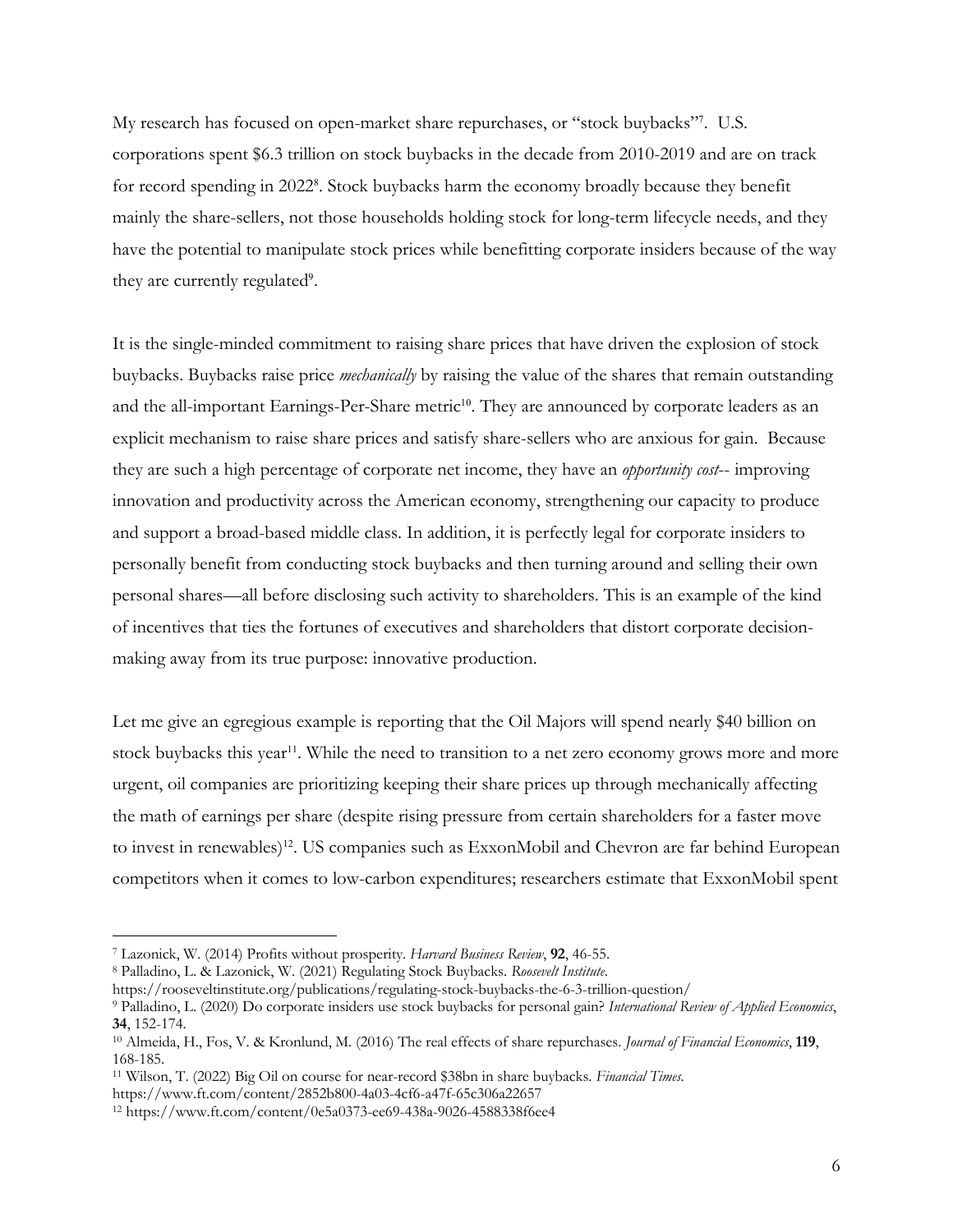\$19.3 million on low-carbon investment, while they spent \$15.1 billion on dividends and stock buybacks.<sup>13</sup>

Stock buybacks are the tip of the spear; I am not claiming that simply eliminating them would not automatically reorient the economy. However, I think they are a useful issue for policy intervention right away as they clearly demonstrate the harms of relentless prioritization of shareholder payments, and the lack of guardrails has been a competitive disadvantage for some of our critical industries14. My research documents the set of available policy interventions for Congress and the Securities and Exchange Commission<sup>15</sup>.

Many economists have been documenting the negative effects of shareholder primacy on corporate investment and innovation. Studies at the aggregate, sectoral, and firm level have demonstrated a relationship between rising shareholder payments—primarily stock buybacks—and stagnant innovative investment<sup>16</sup>. Descriptive data analysis at the firm level for publicly traded firms shows a major transition towards shareholder payments and away from net new investment over the last few decades. For example, one study shows that business net investment fell as a percentage of operating surplus from  $20\%$  in the late  $20<sup>th</sup>$  century to ten percent in the  $21<sup>st17</sup>$ . While it is hard to estimate counterfactuals with precision, it is critical for policymakers to reduce the incentives that currently exist for corporate leaders to prioritize financial metrics over sustainable investment and prosperity.

There are myriad other effects of shareholder primacy, including its contribution to rising income and wealth inequality and the racial wealth gap; its effect on climate change; and the current lack of resiliency in our supply chains. However, its effects are not inevitable, and in fact, policymakers have many approaches available to them to strengthen the U.S. economy.

<sup>13</sup> Baines, J. & Hager, S.B. (2022) Performing Without Transforming: The Case for a Windfall Tax in the United States. *Common Wealth*. https://www.common-wealth.co.uk/reports/performing-without-transforming-the-case-for-a-windfalltax-in-the-united-states#footnotes2

<sup>14</sup> One important example is the semiconductor industry. See, for example, Lazonick, W. & Hopkins, M. (2021) Why the CHIPS Are Down: Stock Buybacks and Subsidies in the U.S. Semiconductor Industry.

<sup>15</sup> Palladino, L. (2018) The \$1 Trillion Question: New Approaches to Regulating Stock Buybacks. *Yale Journal on Regulation Bulletin*, **36**, 89-106.

<sup>16</sup> See Appendix I.

<sup>17</sup> Philippon, T. (2019) *The Great Reversal: How America Gave Up on Free Markets*. Belknap Press.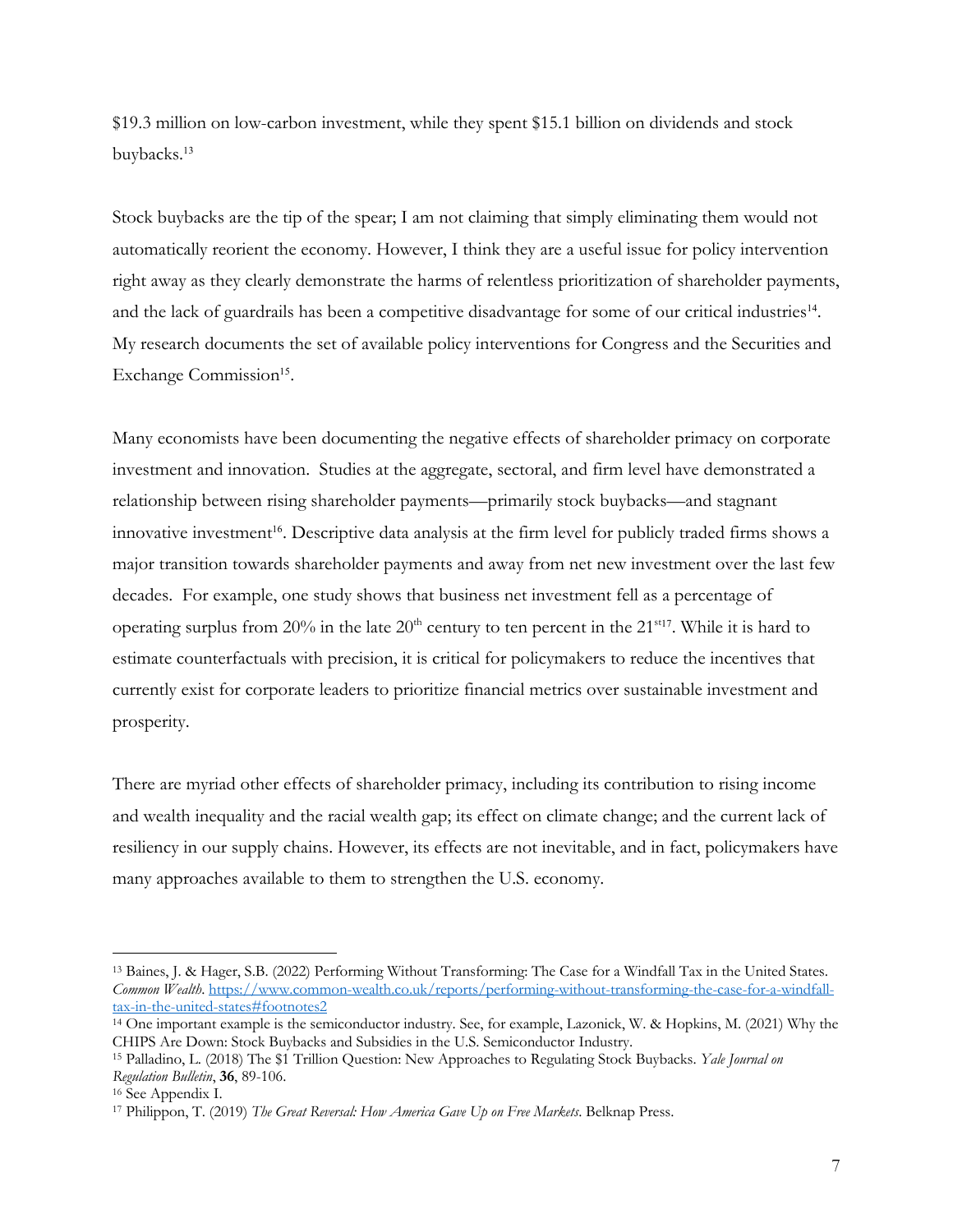## 3. Opportunities for Reform

Congress can lead a reorientation towards innovation. This is the moment to focus on re-shoring of crucial productive capacities and to put in place guardrails so that public investment serves the public good. For example, we are all aware of the challenges of chip shortages and the semiconductor sector. The Department of Commerce recently noted in its report on supply chains in the Information, Communication and Technology (ICT) sector how innovation is "the foundation for a thriving ICT industry."<sup>18</sup> Economist William Lazonick and co-authors have documented in detail how the focus on share price derailed U.S. semiconductor companies, along with sectors like pharma and PPE, which became more critical than ever during the pandemic<sup>19</sup>. As we emerge from the pandemic, it is incumbent upon policymakers to rewrite the rules that have enabled shareholder primacy. It is worth noting that Intel's new CEO, Pat Gelsinger, has made clear that Intel is focusing on investing in innovation, stating clearly that this means less of a focus on stock buybacks and short-term share prices<sup>20</sup>.

One place to start is by reining in open-market share repurchases through putting in place bans or common-sense limits to the volume of such activity, which is the approach taken in peer financial markets<sup>21</sup>. Another area for urgent reform is the set of policies contained within the Accountable Capitalism Act, with its focus on worker voice in corporate decision-making and limiting incentives for short-termism. There is no corporate productivity without the workforce, and passage of the PRO Act is the best way to ensure a level playing field for workers to have dignity and respect at work. My research has also shown the potential for worker representation on corporate boards and broadening employee access to equity in the United States<sup>22</sup>. Reshaping how decisions are made

https://www.marketwatch.com/story/intel-ceo-stresses-more-u-s-chip-production-fewer-stock-buybacks-11620001650

<sup>18 &</sup>quot;Innovation through research and development (R&D) efforts is the foundation for a thriving ICT industry. While the United States remains the global leader in the research and development of cutting-edge technologies, continued investment is needed to sustain a prosperous R&D ecosystem and remain globally competitive." P. 7918 <sup>19</sup> See https://www.ineteconomics.org/research/experts/wlazonick for extensive research on the semiconductor industry, pharmaceuticals, and PPE and ventilators.

<sup>&</sup>lt;sup>20</sup> Intel CEO stresses more U.S. chip production, fewer stock buybacks. Marketwatch. May 2, 2021.

<sup>21</sup> Chen, N.-Y. & Liu, C.-C. (2021) The effect of repurchase regulations on actual share reacquisitions and cost of debt. *The North American Journal of Economics and Finance*, **55**, 101298.

<sup>22</sup> Palladino, L. (2021) Economic Democracy at Work: Why (and How) Workers Should Be Representated on US Corporate Boards. *Journal of Law and Political Economy*, **1**, 373-396. Palladino, L. (2021) The potential benefits of employee equity funds in the United States. *Journal of Participation and Employee Ownership*.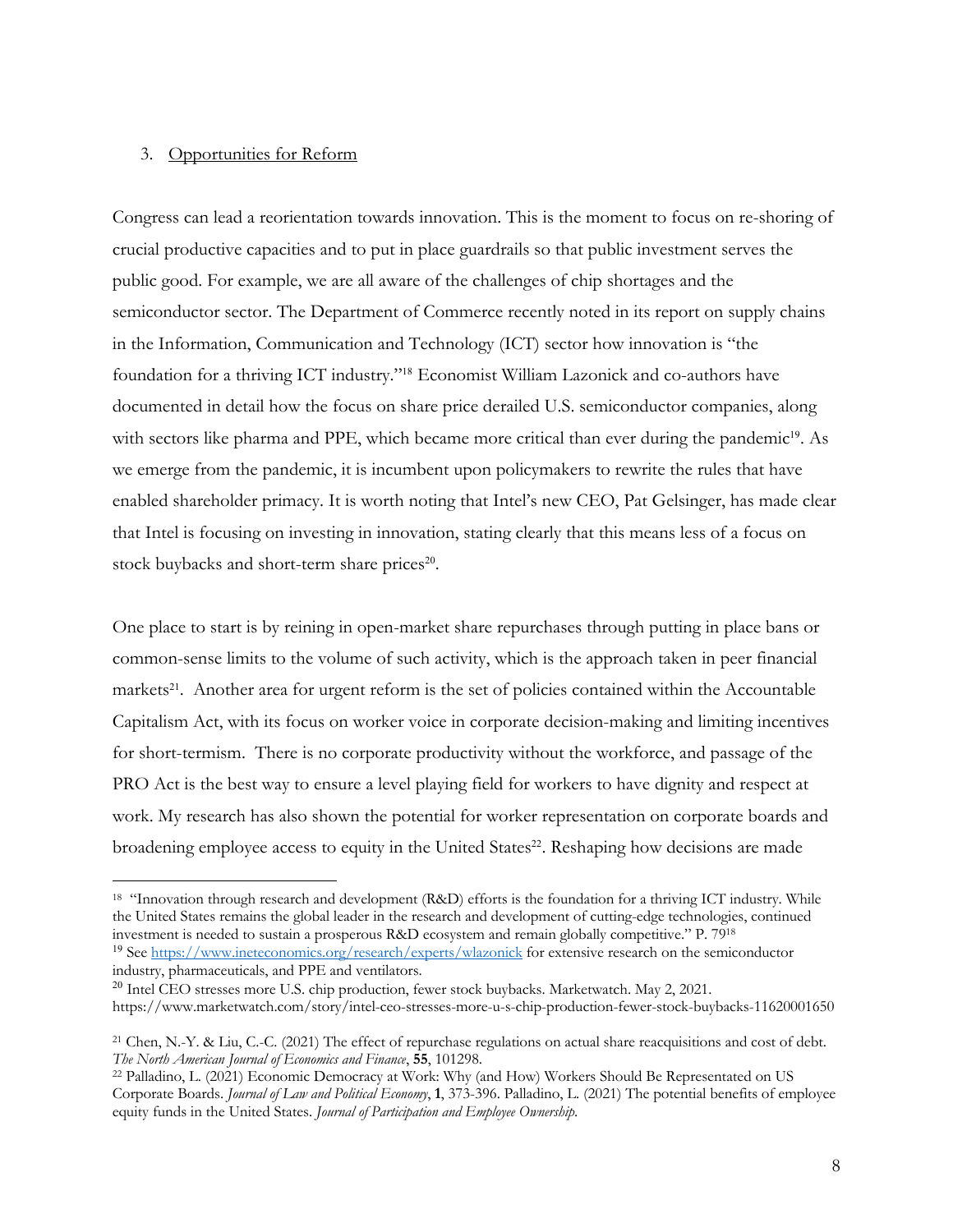within the corporation must go hand-in-hand with the important work to take on outsized market dominance and to ensure that asset managers and financial institutions are acting in the interest of the economic beneficiaries of the shares they hold—U.S. households who have long-term interests in a healthy economy and planet, rather than short-term share price fluctuations<sup>23</sup>. Disclosure is a critical first step: I support real-time disclosure of stock buybacks, as proposed recently in the Securities and Exchange Commission's "Proposed Rule SR," regarding stock buybacks, and company disclosure of workforce investments, as proposed in the *Workforce Investment Disclosure Act.* 

Let me end with several stories that illustrate the transition over the past forty years from innovation to shareholder primacy: the story of GE; and then two examples of companies making different choices in 2022: Amazon and Intel.

GE was a paradigmatic innovative company for much of the  $20<sup>th</sup>$  century. My grandfather Arthur Palladino Sr. worked for GE for several decades after World War II. Even though he had served in the Air Force and been a Prisoner of War, he was unable to take advantage of the GI Bill because he had a young family. He had the brains of an engineer, and even with no college degree, he still had a good job that provided for his family, enabled my father to go to college. He participated in the innovations in aviation that were occurring at the GE plant in Lynn, Massachusetts. In other words, he was part of the process of collective and cumulative learning necessary for innovation, supported by a company whose financial commitment was to improving production over the long-term, not constantly manipulating short-term financial metrics.

GE's turn towards prioritizing Wall Street payments under Jack Welch in the 1980s is one of the best-known examples of where American ingenuity went off the rails<sup>24</sup>. But by 2009, it is worth noting, Jack Welch proclaimed shareholder value maximization "the dumbest idea in the world.25" No less than Vanguard founder Jack Bogle wrote in 2018 that, "rhe outcome of the GE story of financial engineering and faulty management decisions is not a happy one… The net loss in market

<sup>23</sup> Palladino, L. & Alexander, F. (2021) Responsible Asset Managers: New Fiduciary Rules for the Asset Manager Industry.

<sup>24</sup> Kay, J. (2019) The concept of the corporation. *Business History*, **61**, 1129-1143.

<sup>25</sup>Kay, J. (2019) The concept of the corporation. *Business History*, **61**, 1129-1143..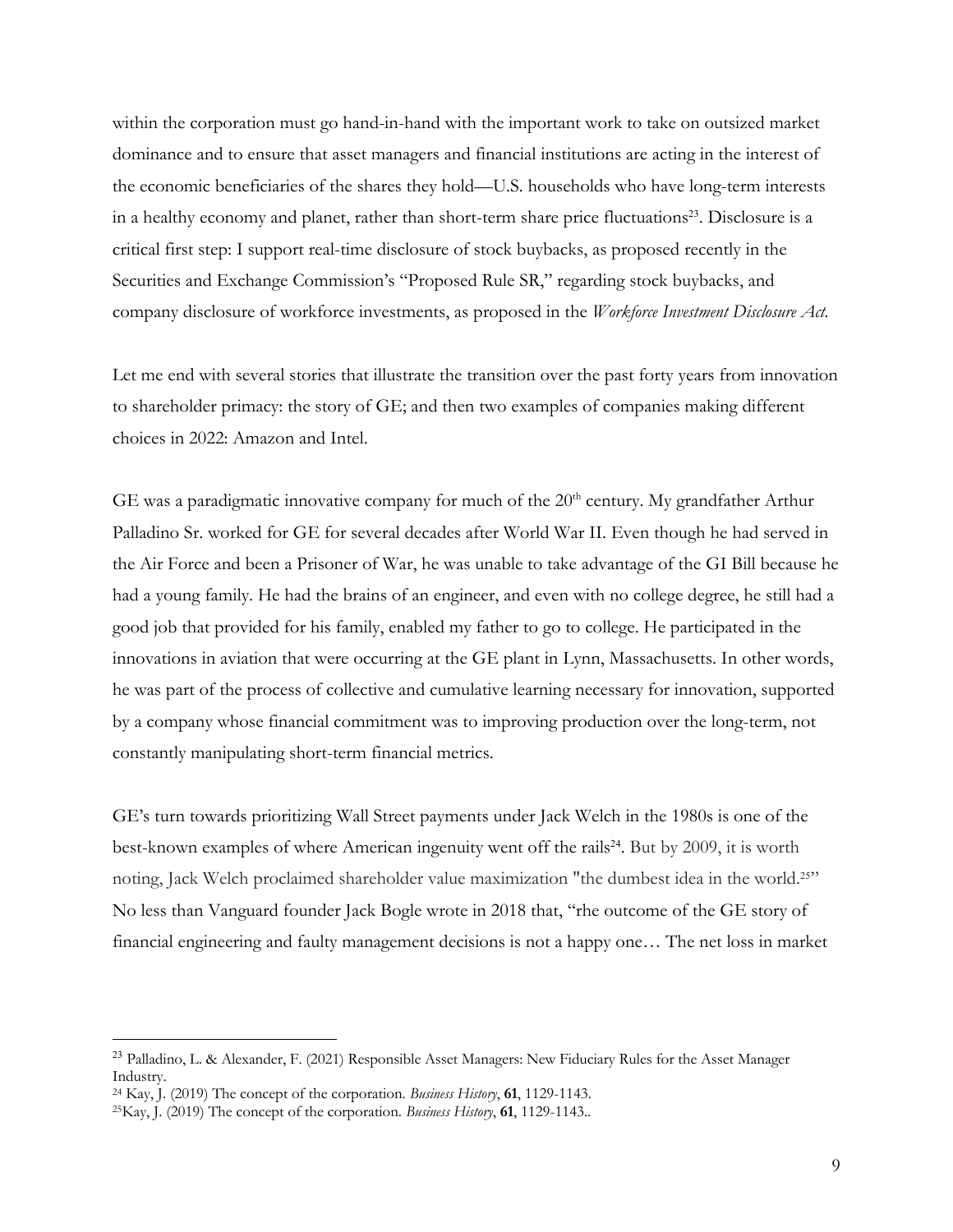cap since 2000 is \$440 billion—likely the largest decline in a company's market valuation in history.<sup>26"</sup>

In this first quarter of 2022, we are seeing examples of the power of shareholder primacy, but also corporate leaders standing up and being willing to say that innovation is more important than shortterm fluctuations in share prices. Amazon, which for decades has not focused on its share price, authorized \$10bn in stock buybacks on March 9<sup>th</sup>, 2022; Amazon had previously authorized just a \$5 billion stock repurchase authorization in 2016, of which it had executed \$2.12 bn, of which \$1.3 bn was spent in January 202227. The *Financial Times* Lex columnist noted that "the company's long-term investment in infrastructure is a better use of its funds.28" Meanwhile Amazon workers, which now number over 1 million in the United States, have themselves clearly raised myriad ways in which cost-cutting is affecting their health and well-being<sup>29</sup>. Amazon's high turnover rate and difficult working conditions at Amazon warehouses have only intensified during the pandemic, and Amazon should invest in its workforce rather than spending \$10bn on stock buybacks<sup>30</sup>.

Intel, the global revenue leader in the semiconductor industry, spent \$80bn on stock buybacks from 2011-2020, and \$128 bn on shareholder distributions, while during the same decade they lost Apple as a customer, who instead turned to TMSC<sup>31</sup>. However, Intel's new CEO, Pat Gelsinger, stated publicly in May 2021 that Intel would reduce its stock buyback activity in order to engage in longterm investment and innovation, adding that this decision had the support of his board<sup>32</sup>. This is a hopeful sign that leading American corporate leaders are starting themselves to recognize the harms of shareholder primacy and turning towards a renewed focus on innovation and resilience.

<sup>29</sup> Kelly, J. (2021). "A Hard-Hitting Investigative Report into Amazon." *Forbes.com.*  https://www.forbes.com/sites/jackkelly/2021/10/25/a-hard-hitting-investigative-report-into-amazon-shows-thatworkers-needs-were-neglected-in-favor-of-getting-goods-delivered-quickly/?sh=20efdf7b51f5

<sup>32</sup> Intel CEO stresses more U.S. chip production, fewer stock buybacks. Marketwatch. May 2, 2021.

<sup>26</sup> Bogle, J.C. (2018) The Modern Corporation and the Public Interest. *Financial Analysts Journal*, **74**, 8-17.

<sup>27</sup> "Amazon Board Approves 20-for-1 Stock Split, \$10 Billion Share Repurchase." *Wall Street Journal,* March 9th, 2022. https://www.wsj.com/articles/amazon-board-approves-20-for-1-stock-split-10-billion-share-repurchase-11646863156 <sup>28</sup> "Amazon: stock splits and buybacks equal short-term thinking." *Financial Times,* March 10, 2022. https://www.ft.com/content/bb9f3927-d30d-4f8c-a612-5132dacbb7fb

<sup>30</sup> "Amazon Leave Errors." (2021). *New York Times.* https://www.nytimes.com/2021/10/24/technology/amazonemployee-leave-errors.html

<sup>31</sup> Lazonick W and Hopkins H. (2021) How Intel Financialized and Lost Leadership in Semiconductor Fabrication. *Institute for New Economic Thinking.* https://www.ineteconomics.org/perspectives/blog/how-intel-financialized-and-lostleadership-in-semiconductor-fabrication

https://www.marketwatch.com/story/intel-ceo-stresses-more-u-s-chip-production-fewer-stock-buybacks-11620001650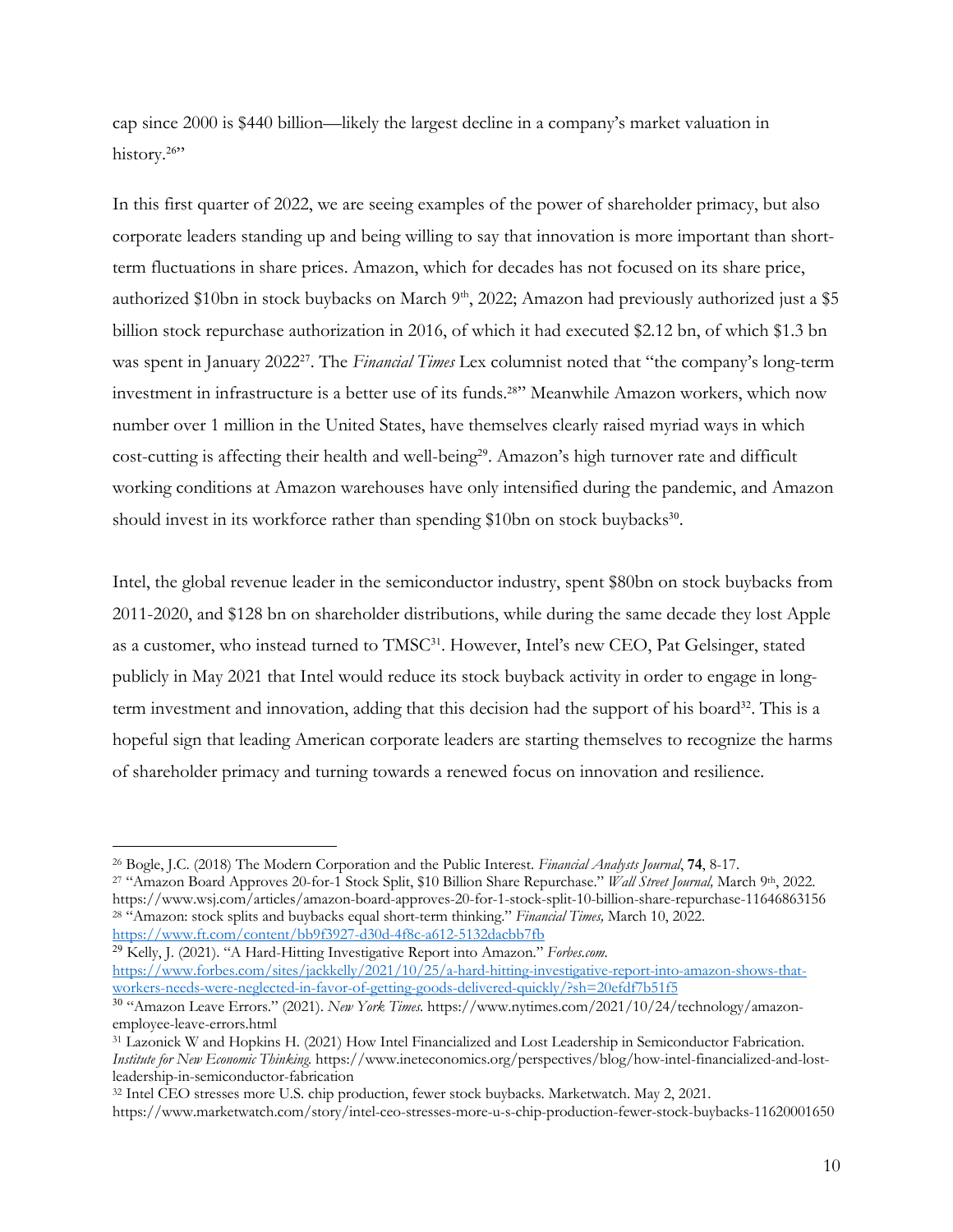It is my hope that the JEC, Congress, and the Administration will continue this important focus on shareholder primacy. Thank you and I look forward to our discussion.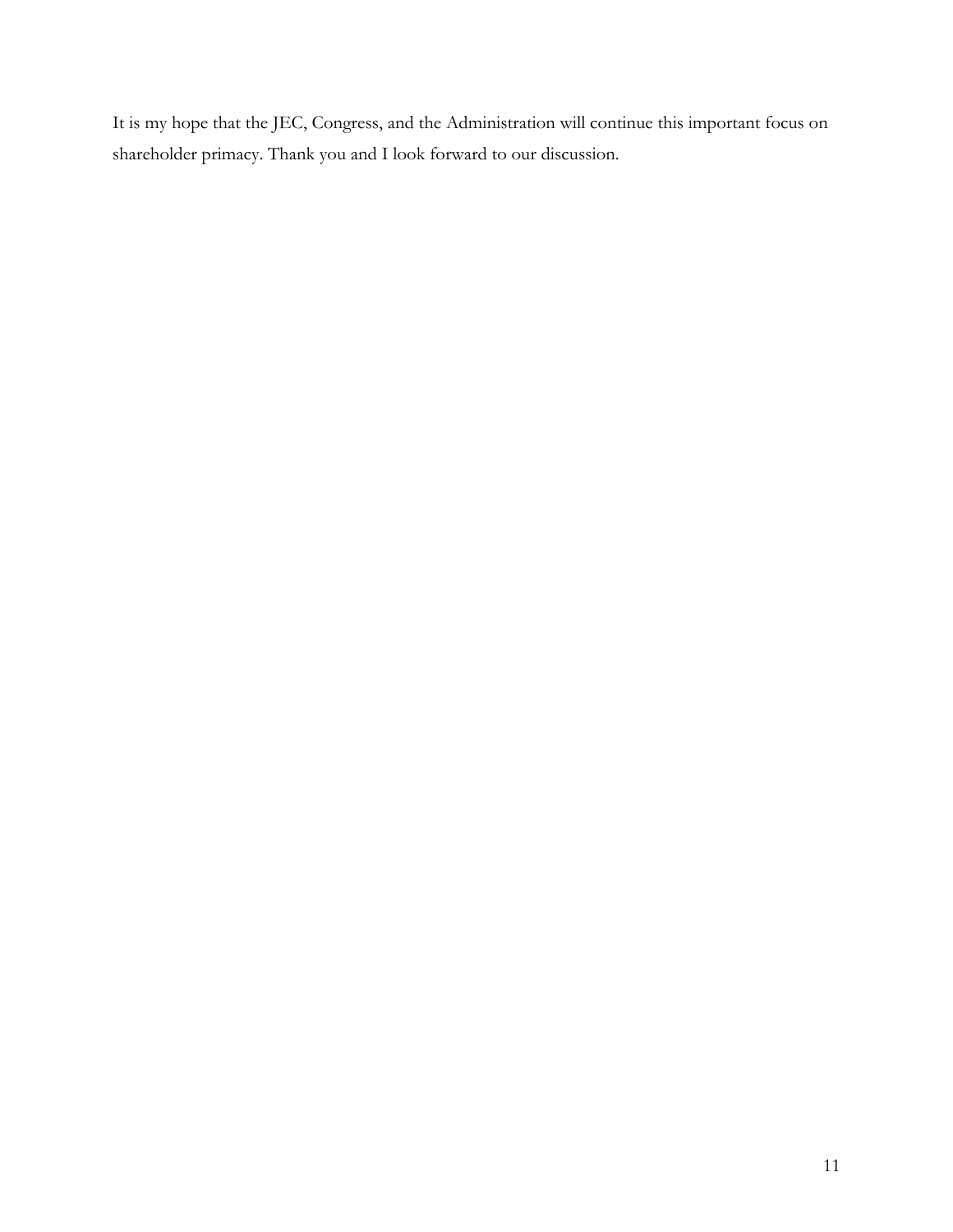## **Appendix I**

- Gutierrez and Philippon have produced a series of studies documenting the weakness of private fixed investment relative to measures of profitability and valuation. For example, in *Investment-less Growth*, they find that industries with higher concentration and common ownership by asset managers invest less, while spending a disproportionately high level of free cash flows on stock buybacks<sup>33</sup>.
- Asker et. al compared corporations that are publicly traded versus privately held and found that "private firms invest substantially more than do public ones on average, holding firm size, industry and investment opportunities constant,<sup>34</sup> and that privately-held firms are more responsive to changes in investment opportunities (their study is for the period 2001- 2011).
- Cass (2021) categorized U.S. firms in terms of whether or not they replenished their capital stock out of earnings (EBITDA) and found that "firms that consume their fixed capital faster than [they] make new capital expenditures, while still returning cash to shareholders, though EBITDA would be sufficient to replenish their capital base" rose from 1% of all firms listed on NYSE & NASDAQ in 1980 to 49% in 2017. He also found that 37 of the 60 largest firms by market capitalization fall into this category, of making shareholder payments without investing in net new investment (that is, above that which is required for depreciation) $35$ .
- Davis (2018) estimates a significant relationship between declining NFC investment rates and shareholder value orientation for non-financial corporations, most notably for the largest U.S. corporations<sup>36</sup>.

<sup>33</sup> Gutiérrez, G. & Philippon, T. (2016) Investment-less growth: An empirical investigation.

<sup>34</sup> Asker, J., Farre-Mensa, J. & Ljungqvist, A. (2014) Corporate Investment and Stock Market Listing: A Puzzle? *The Review of Financial Studies*, **28**, 342-390.

<sup>35</sup> Cass, O. (2021) The Corporate Erosion of Capitalism. American Compass. https://americancompass.org/essays/thecorporate-erosion-of-capitalism/

<sup>36</sup> Davis, L.E. (2018) Financialization and the non-financial corporation: An investigation of firm-level investment behavior in the United States. *Metroeconomica*, **69**, 270-307.